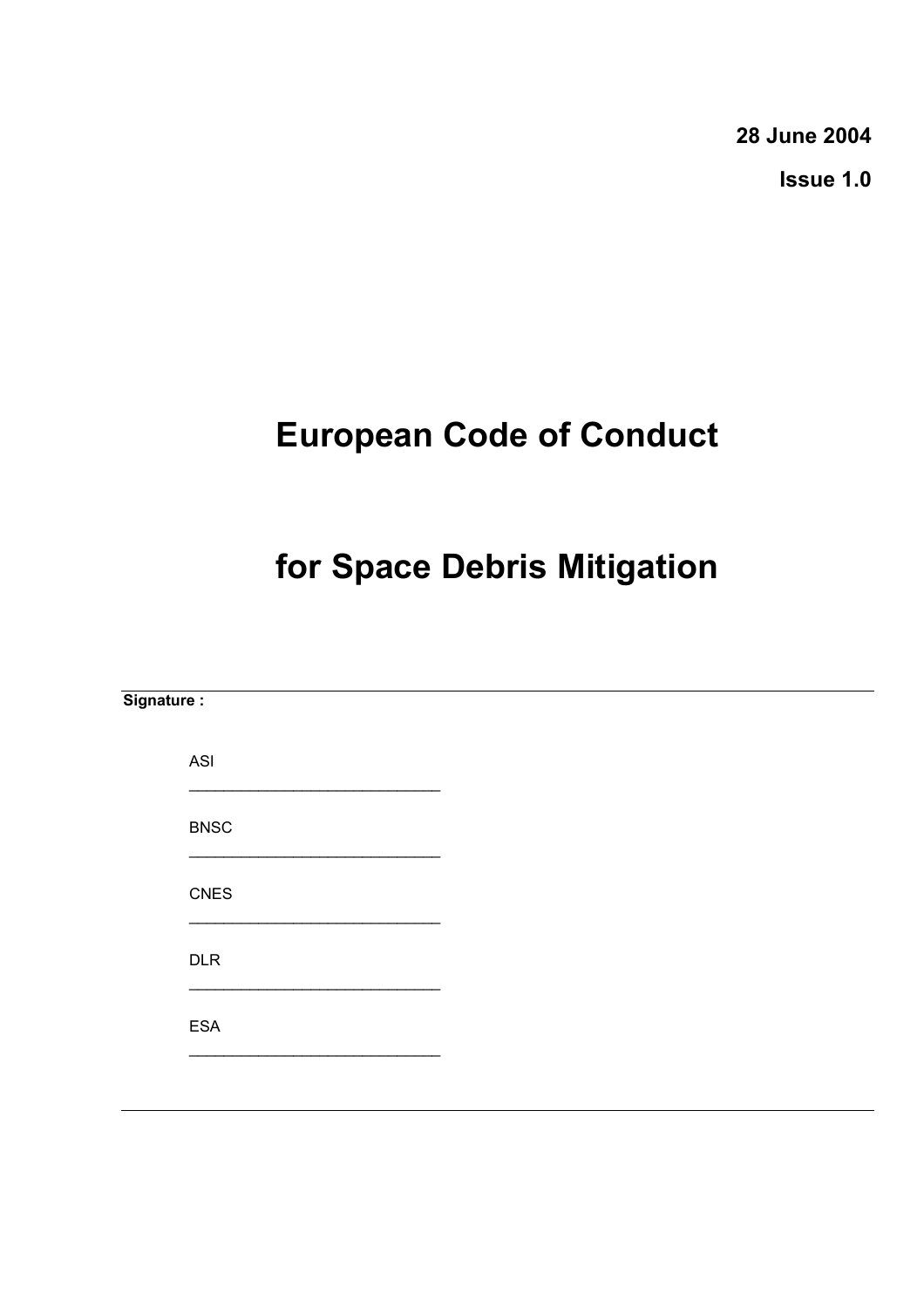## **FOREWORD**

Towards the end of the third decade of the space age, it became apparent that a new particulate environment was beginning to dominate the background meteoroid environment in all but the millimetre size regime. This man-made, orbital debris population was growing rapidly, the direct consequence of launching and operating space systems during the previous 3 decades. Man-made orbital debris poses a significantly increased collision hazard to man-made satellites, and as we become more dependent upon space-based systems for remote sensing, communications and navigation, it is important to understand the nature of the threat and the steps that we must take to ensure the sustainable development of near Earth space. The European Code of Conduct for Space Debris Mitigation has been developed co-operatively amongst responsible space agencies in Europe to identify those practices which will serve to minimise the impact of space operations on the orbital environment that will be encountered by future space systems.

The measures in this document are defined in terms of what must be accomplished, rather than in terms of how to organise and perform the necessary work. This allows existing organisational structures and methods to be applied where they are effective, and for the structures and methods to evolve as necessary.

Coherence of the application of this Code of Conduct should be guaranteed by co-ordination, at least annually, of those persons responsible for space debris issues at agency level.

This Code of Conduct is accompanied by a "Support to Implementation" document:

• Code of Conduct for Space Debris Mitigation

The elements of this Code of Conduct are consistent with the IADC Debris Mitigation Guidelines while providing greater detail and rationale. This document can be used by projects to assist in the early consideration of measures to reduce space debris while also giving an insight into necessary future practices. The Code of Conduct has been adopted by ASI, BNSC, CNES, DLR, and ESA, upon signature by their Directors General and will be used to help manage the space debris hazard.

• Support to Implementation

The "Support to Implementation" document is a supporting document which aims to direct those involved in the management, design, operation, and mission control to appropriate sources of information and tools to assist in implementing the Code of Conduct. The "Support to Implementation" document is not submitted for approval, and will be updated from time to time as needed. Its release will be agreed by the co-operating agencies.

The following persons have contributed to the edition of this Code of Conduct: MM. Anselmo, Portelli (ASI), Crowther, Tremayne-Smith (BNSC), Alby, Baccini, Bonnal (CNES), Alwes (DLR), Flury, Jehn, Klinkrad (ESA).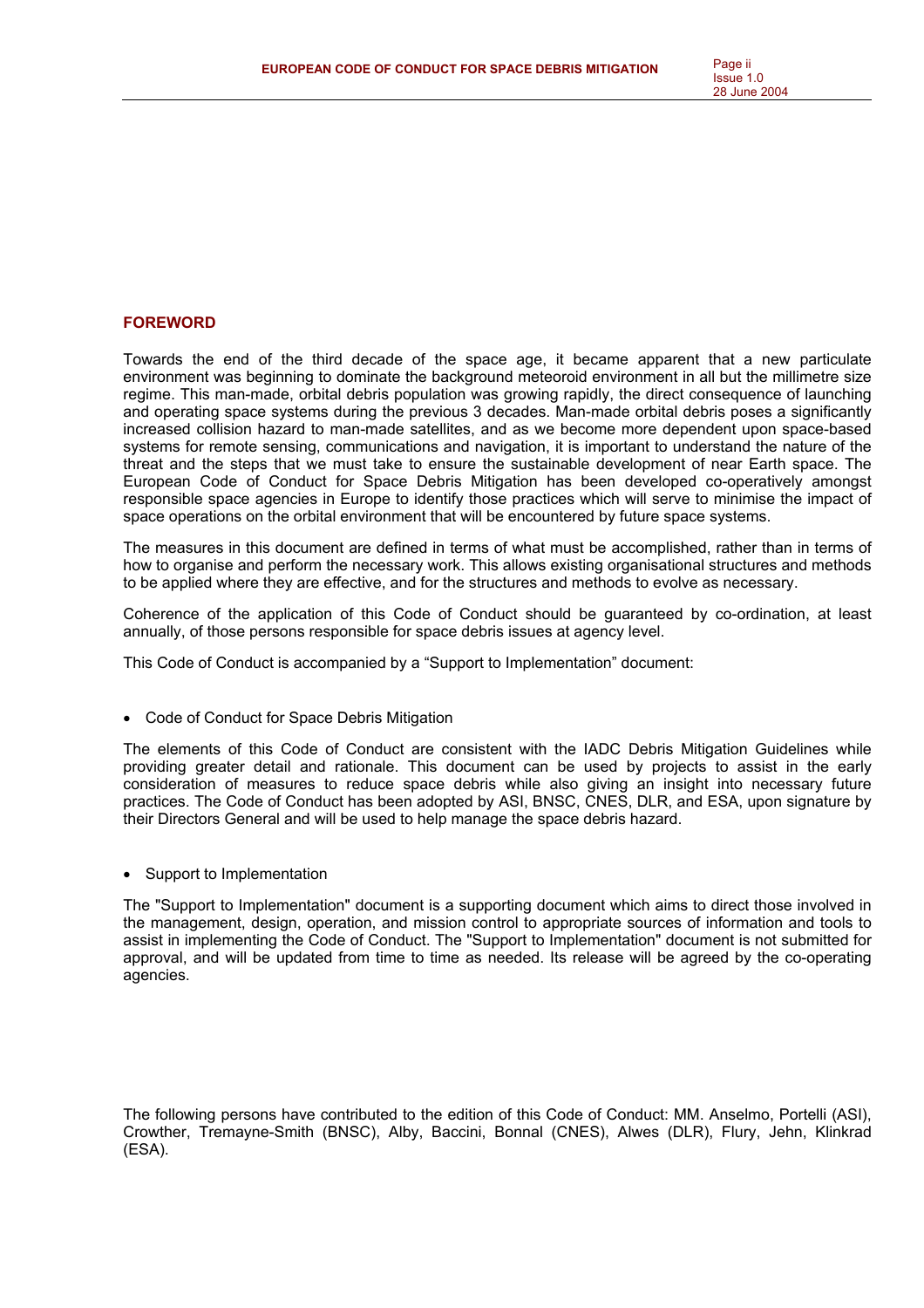Page iii<br>Issue 1.0<br>28 June 2004

# **CONTENTS**

| 1              |  |
|----------------|--|
| $\overline{2}$ |  |
| 2.1            |  |
| 2.2            |  |
| 3              |  |
| 3.1            |  |
| 3.2            |  |
| 3.3            |  |
|                |  |
| 3.4            |  |
| 4              |  |
| 4.1            |  |
| 4.1.1          |  |
| 4.1.2          |  |
| 4.1.3          |  |
| 4.1.4          |  |
| 4.1.5          |  |
| 4.2            |  |
| 4.2.1          |  |
| 4.2.2          |  |
| 4.2.3          |  |
| 4.3            |  |
| 4.4            |  |
| 4.4.1          |  |
| 4.4.2          |  |
| 5              |  |
| 5.1            |  |
| 5.2            |  |
| 5.2.1          |  |
| 5.2.2          |  |
| 5.2.3          |  |
| 5.3            |  |
| 5.4            |  |
| 5.4.1          |  |
| 5.4.2          |  |
|                |  |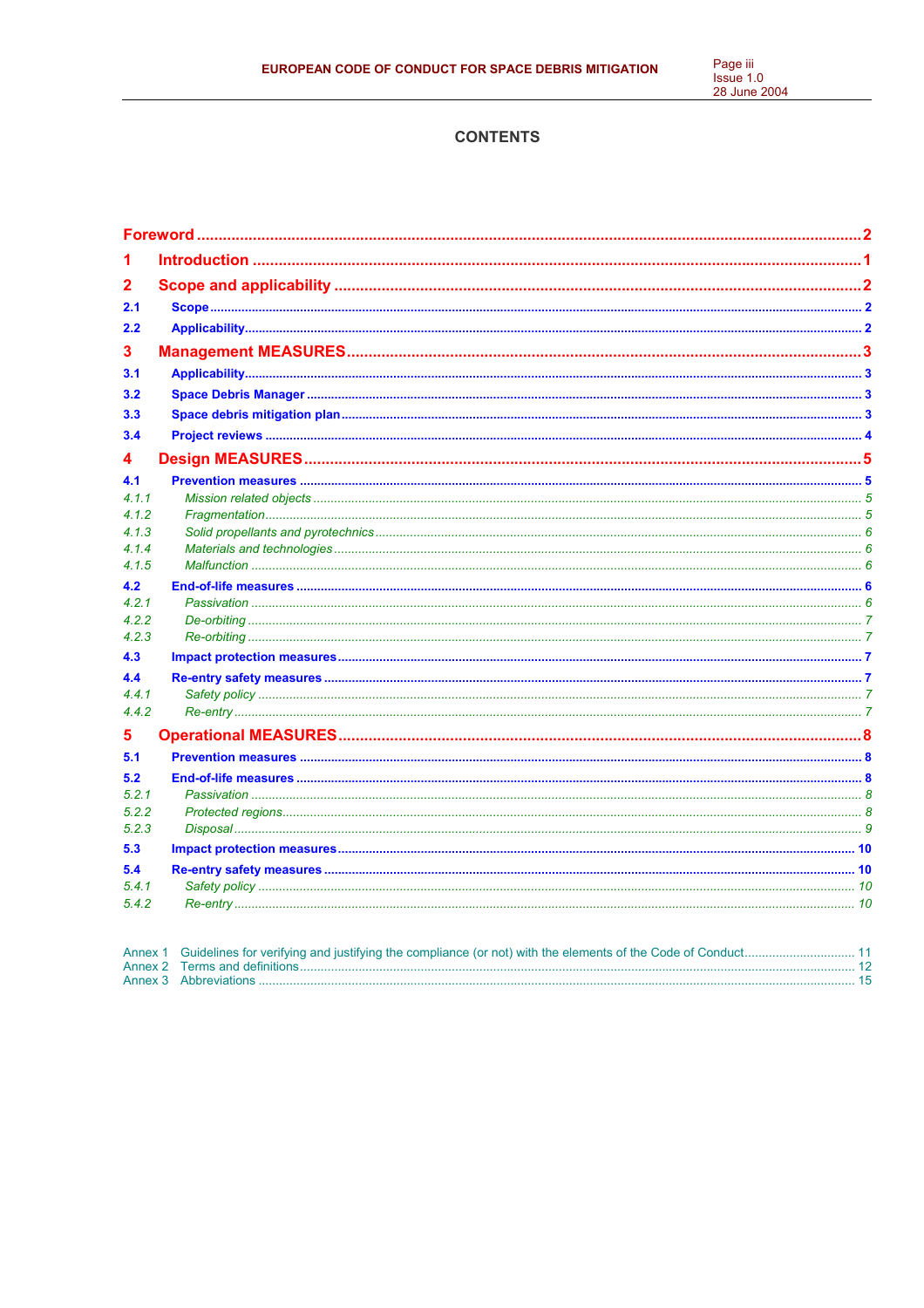## **1 INTRODUCTION**

According to the UN "Treaty on principles governing the activities of States in the exploration and use of outer space, including the Moon and other celestial bodies", of January 27, 1967, called the "Outer Space Treaty", article I:

*«The exploration and use of outer space (…) shall be carried out for the benefit and in the interests of all countries, irrespective of their degree of economic or scientific development, and shall be the province of all mankind.* 

*Outer space (…) shall be free for exploration and use by all States (…).* 

*There shall be freedom of scientific investigation in outer space (…).»* 

According to the Outer Space Treaty, article IX:

*«(…) States Parties to the Treaty shall pursue studies of outer space, including the Moon and other celestial*  bodies, and conduct exploration of them so as to avoid their harmful contamination (...) and, where *necessary, shall adopt appropriate measures for this purpose.»* 

Due note is also taken of the UN "Convention on International Liability for damage caused by space objects ", of March 29, 1972, called the Liability Convention.

Since activity in space can lead to the generation of space debris, there should be a commitment to reduce the future generation of debris in order to ensure the freedom of access to space referred to in the Outer Space Treaty.

The European space debris policy is to design space systems in such a way as to minimise the generation of space debris and to encourage the adoption of operational techniques which will limit the production of space debris during the operational phase, while ensuring consistency and compliance with the operational phase requirements and safety.

The primary objectives of the European Code of Conduct for Space Debris Mitigation are:

- ♦ prevention of on-orbit break-ups and collisions,
- removal and subsequent disposal of spacecraft and orbital stages that have reached the end of mission operations from the useful densely populated orbit regions,
- ♦ limitation of objects released during normal operations.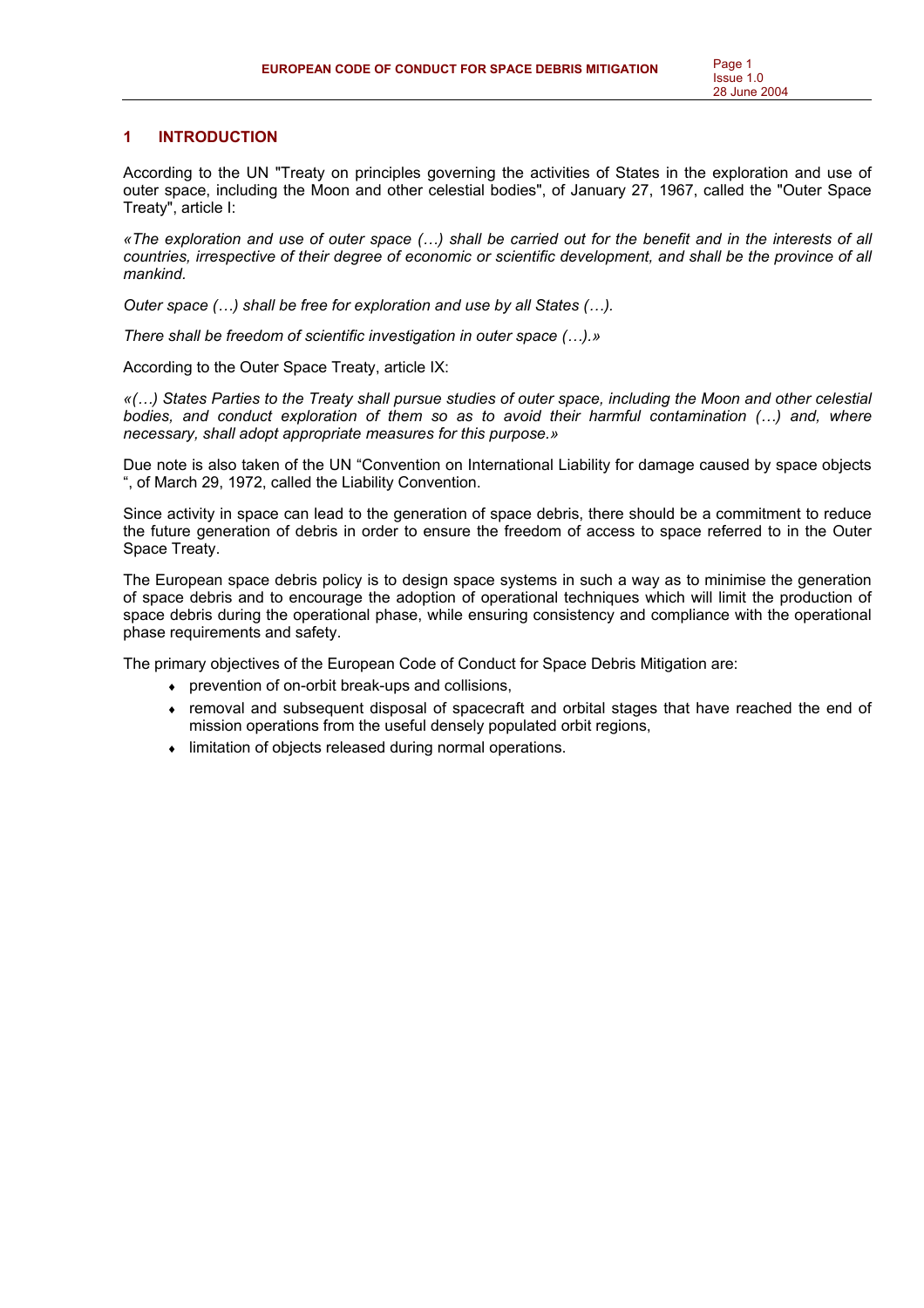## **2 SCOPE AND APPLICABILITY**

## **2.1 SCOPE**

The European Code of Conduct for Space Debris Mitigation (hereafter referred to as the Code of Conduct) presents fundamental mitigation and safety measures related to space debris. This Code of Conduct specifies measures for the design and operation of a space system that will avoid or minimise the generation of space debris. In addition the Code of Conduct proposes measures to protect a space system from the hazard posed by space debris. The Code of Conduct also defines the process to be followed with respect to the application of specific mitigation measures in conjunction with the more general safety requirements relevant to the project or related activities.

This Code of Conduct is consistent with European space debris policy as presented in document ESA/IRC(2000)14. The aims of the measures and recommendations presented in the Code of Conduct are to preserve outer space from the uncontrolled growth of space debris in the future, and to protect space systems from the hazard due to existing debris generated by past space activities.

This Code of Conduct does not cover the launch phase safety, for which specific rules are defined elsewhere (e.g. Doctrine de Sauvegarde for launches from CSG).

## **2.2 APPLICABILITY**

The application of the Code of Conduct for Space Debris Mitigation is voluntary and should be applied by the European Space Agency, by national space agencies within Europe and their contractors. It is also recommended for application by any other space project conducted in Europe, or by a European entity acting outside Europe, including operators.

The Code of Conduct contains provisions that may be given binding effect by means of legal instruments between contracting parties.

It is intended that this Code of Conduct be applied to all space systems orbiting, or intended for orbiting, the Earth including launch vehicles and their components (for example, stage, adapter for the launch of multiple payloads) associated with the activities described in the preceding paragraph.

Where relevant, the measures drawn up in this Code of Conduct should be considered at each stage, and within each level, of a space project.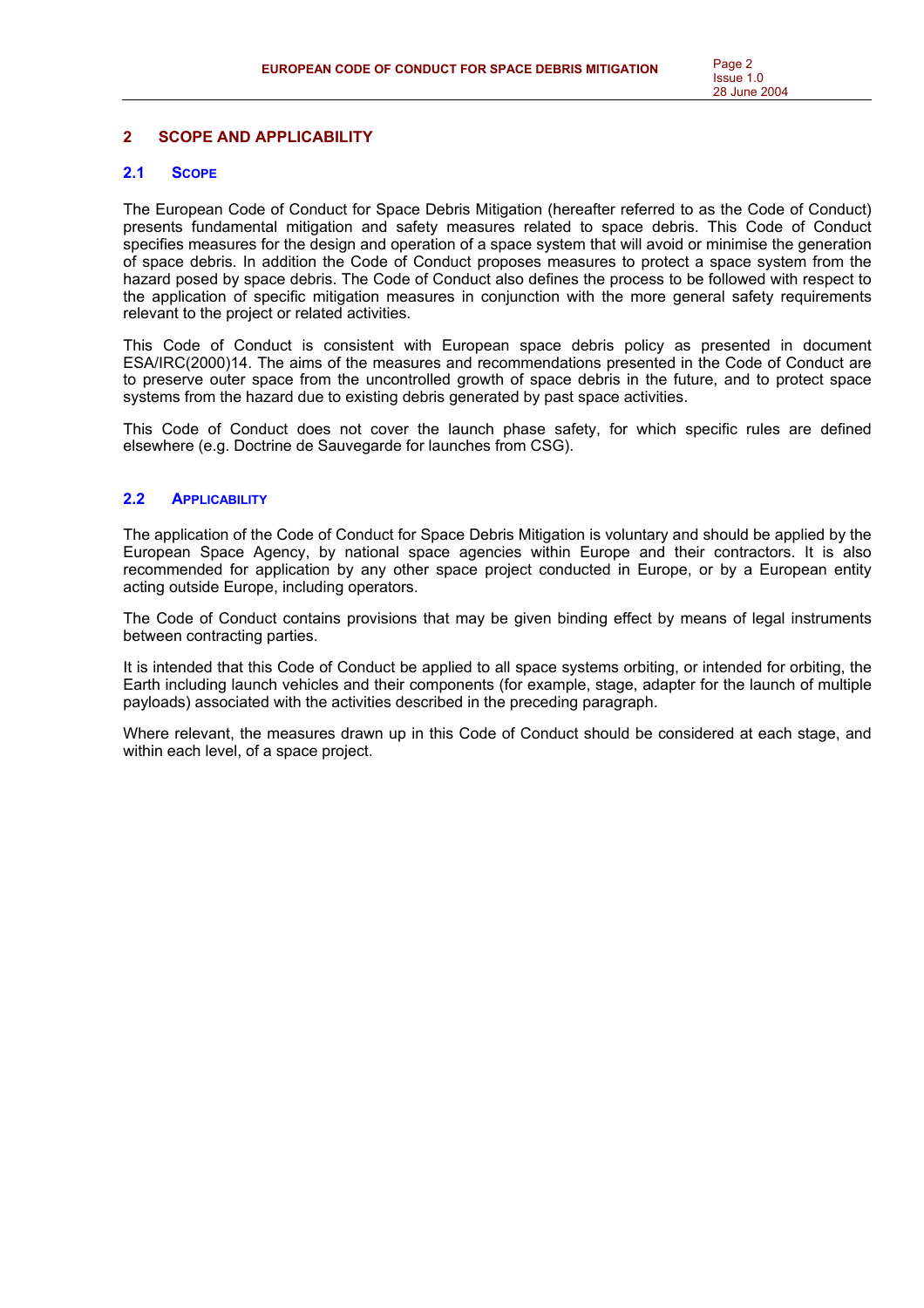## **3 MANAGEMENT MEASURES**

The following measures should be applied as appropriate by the Project Manager in consultation with the Space Debris Manager (see section 3.2).

## **3.1 APPLICABILITY**

## *SD-MM-01*

Each space project should use the Code of Conduct as an applicable document.

## **3.2 SPACE DEBRIS MANAGER**

## *SD-MM-02*

- a) Each space project should appoint a Space Debris Manager.
- b) The Space Debris Manager should have the authority and responsibility to enforce the space debris mitigation plan (see section 3.3) during all phases of the project.
- c) The Space Debris Manager should verify that the space project complies with the applicable space debris specifications of the space project.
- d) The Space Debris Manager should approve the decisions by the space project with regard to space debris activities.
- e) The Space Debris Manager should co-ordinate the space debris activities and should ensure that they are consistent with the safety and quality activities.

## **3.3 SPACE DEBRIS MITIGATION PLAN**

## *SD-MM-03*

Each space project should establish a space debris mitigation plan.

The space debris mitigation plan permits the Project Manager to demonstrate that:

- 1) the space system complies with the design measures specified in chapter 4, and
- 2) operations will be carried out in compliance with the measures specified in chapter 5.

## *SD-MM-04*

During the identification and definition of the space debris tasks, any space project should determine:

- a) whether the potential of its products for generating space debris during nominal operation and degraded modes (for example, malfunction) is reduced to the maximum extent possible,
- b) whether the potential of its products for generating space debris after an orbital collision with manmade or natural objects is reduced to the maximum extent possible,
- c) whether the potential of its products for generating space debris due to an accidental explosion or destruction is reduced to the maximum extent possible,
- d) the evolution of its product during the disposal phase,
- e) potential harm at the Earth's surface or damage to the environment caused by the re-entry of its product.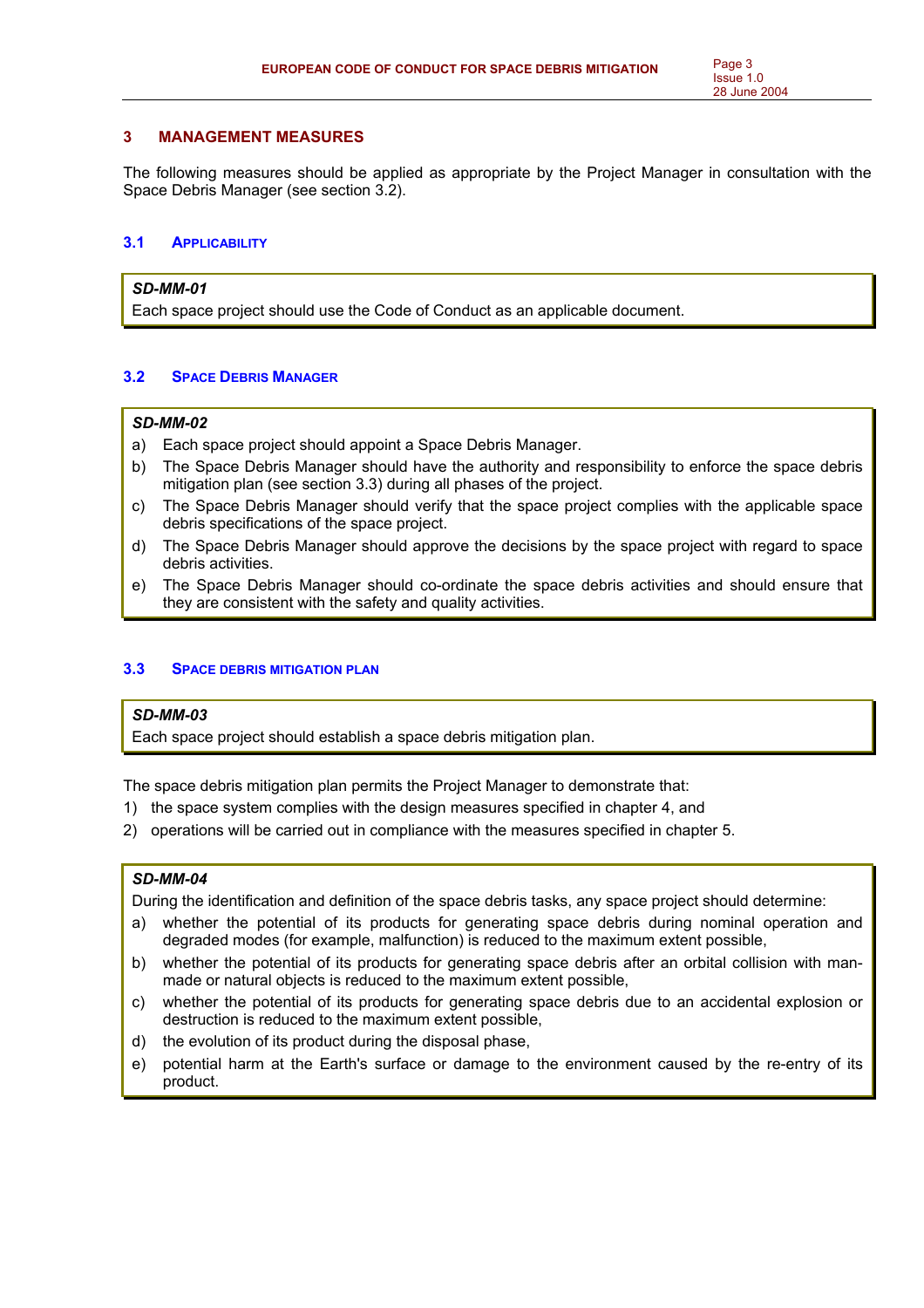## *SD-MM-05*

The space debris mitigation plan for a space project should contain as a minimum:

- a) the list of all applicable safety regulations,
- b) the functions and responsibilities of the Space Debris Manager for each phase of the project,
- c) the management plan of space debris activities,
- d) the plan for assessment and mitigation of risks related to space debris,
- e) the measures minimising the hazard related to malfunctions which have a potential for generating space debris,
- f) the plan for the space system disposal,
- g) justification of choice and selection when several possibilities exist,
- h) contents and justifications for non-compliance with this Code of Conduct and associated consequences,
- i) the compliance matrix given in Annex 1,
- j) the risk assessment analysis concerning space debris.

# *SD-MM-06*

A space project, which cannot comply with an element of this Code of Conduct, should:

- a) justify the non-compliance, and
- b) record the non-compliance and the associated justification in the space debris mitigation plan.

# **3.4 PROJECT REVIEWS**

## *SD-MM-07*

- a) During space project reviews, the Space Debris Manager should present the contents and the status of the space debris mitigation plan.
- b) The final report of the space debris mitigation plan should be presented during the Flight Readiness Review of the space project. This final report should include the commitment of the operator(s) for complying with the applicable disposal measures of the space project.

## *SD-MM-08*

- a) During space project reviews, the Space Debris Manager should present the space debris mitigation plan to the person responsible for space debris in the concerned agency.
- b) The space debris responsible will then issue recommendations to the project review board.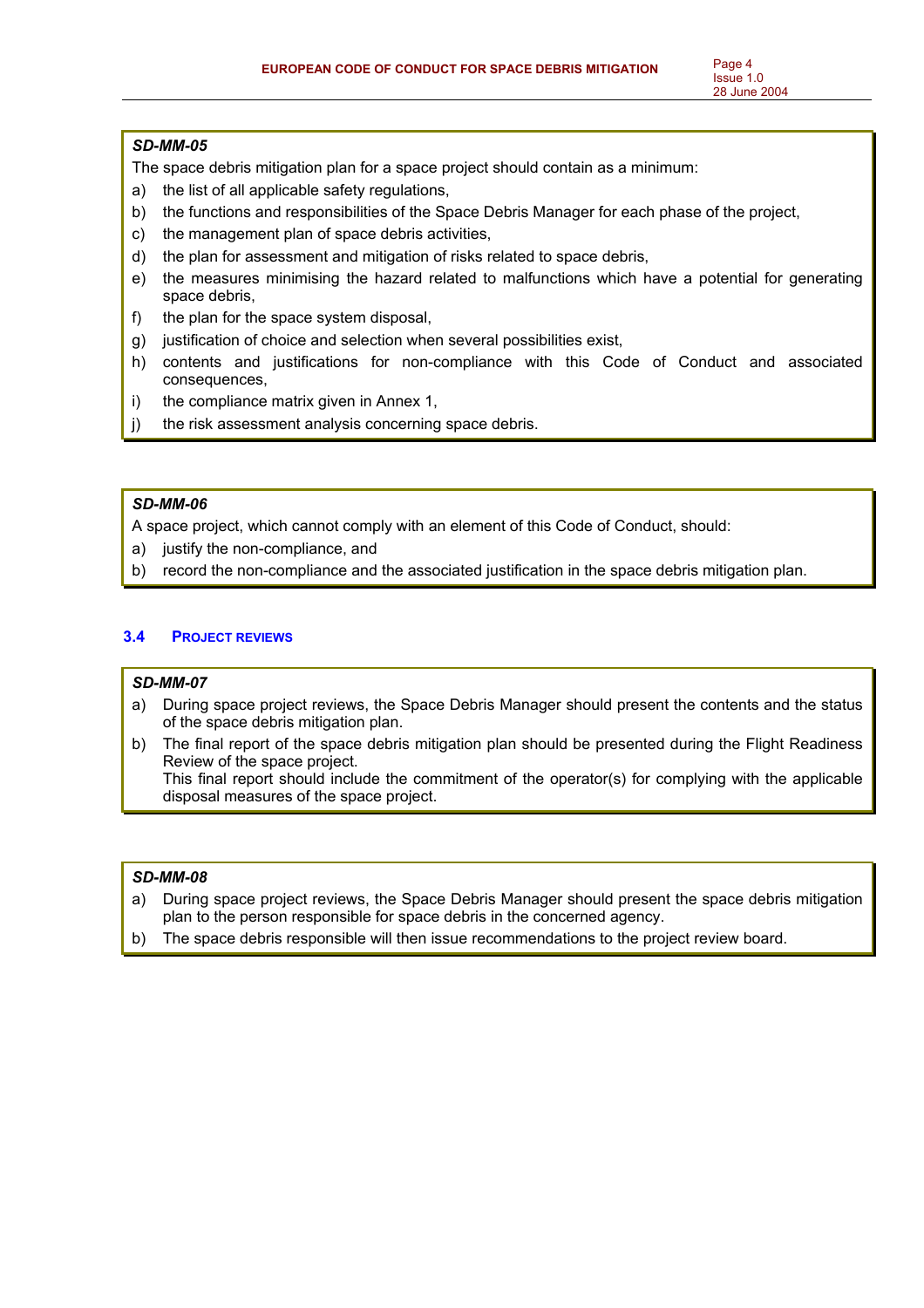## **4 DESIGN MEASURES**

The following design measures are to be considered together with the operational measures (see chapter 5 and the "Support to Implementation" document).

## **4.1 PREVENTION MEASURES**

## *4.1.1 Mission related objects*

## *SD-DE-01*

- a) For the launch of a single payload, there should be only one element (for example, stage) of the launch vehicle injected into orbit, excluding the payload.
- b) For the launch of multiple payloads, there should be at most two elements (for example, stage, adaptation structure for multiple payloads) of the launch vehicle injected into orbit, excluding payloads.

## *SD-DE-02*

- a) For payloads, mission related components (for example, attachments of electrical wiring, devices retaining antennas, apogee boost motor heat shields, solid propellant thruster nozzle blanks, observation instruments protections, explosive bolts, springs, belts) should be designed so that released parts are retained.
- b) Devices, which by design release objects other than payloads into orbit, should be avoided (for example, "yo-yo" device).

When a) or b) cannot be fulfilled, potential space debris should be identified (number, size, orbit parameters, orbit evolution, orbital lifetime, etc.) and included in the space debris mitigation plan.

## *SD-DE-03*

Any suborbital space object (for example, launch vehicle stage, adaptation structure for a launch of multiple payloads) should not generate long-lived space debris.

# *4.1.2 Fragmentation*

## *SD-DE-04*

Intentional destruction of a space system or any of its parts in orbit is prohibited.

# *SD-DE-05*

The accidental destruction probability of a space system due to an internal origin of any stored energy element (AOCS, propulsion, pressurised parts, energy storage elements - batteries, fuel cells, etc.) shall be lower than or equal to 10<sup>-4</sup> for the operational phase of the space system.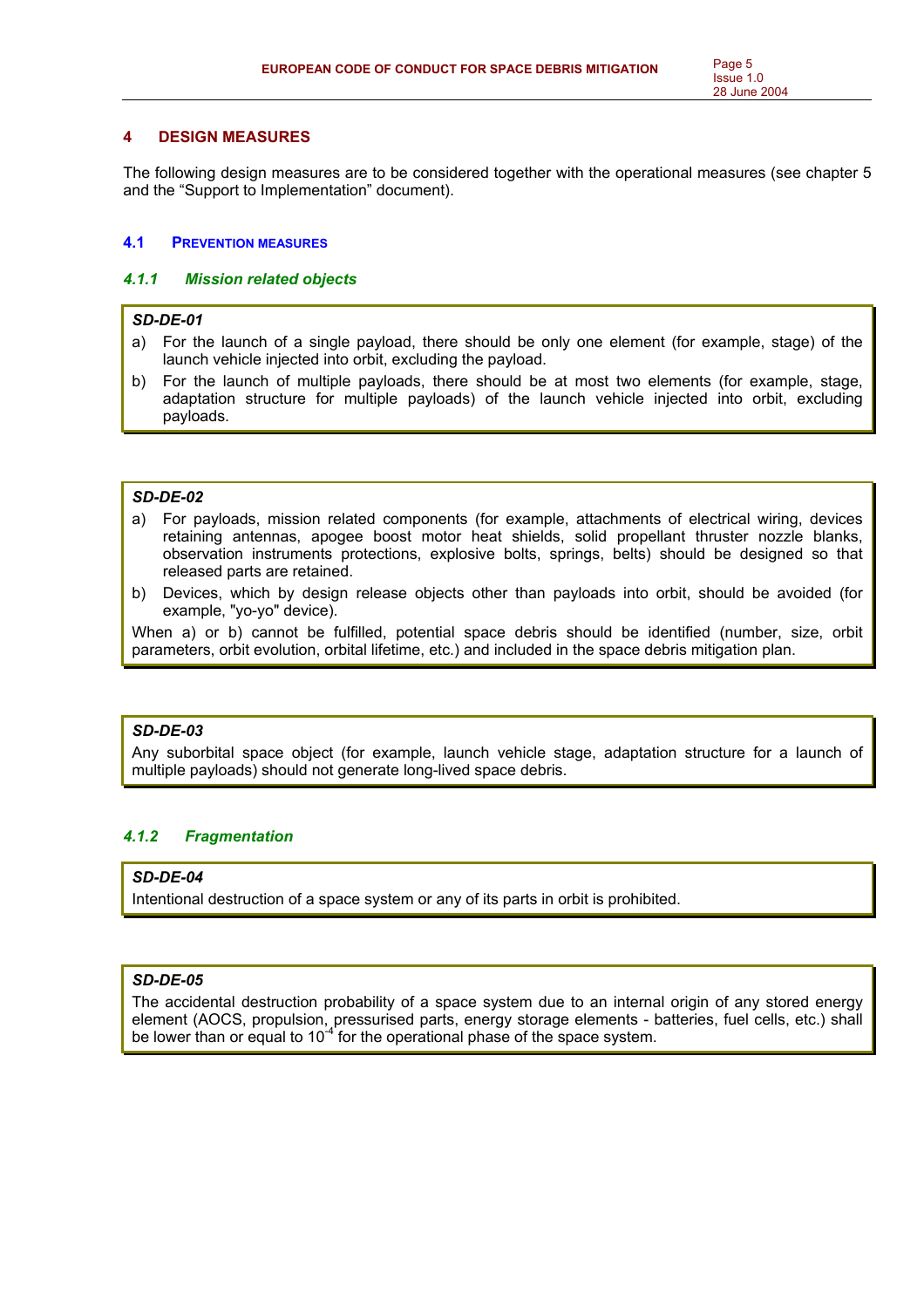## *4.1.3 Solid propellants and pyrotechnics*

## *SD-DE-06*

Solid propellants likely to generate space debris in the form of particles greater than 10 microns should be avoided.

The use of pyrotechnics (for example, pyrotechnic cutters) in orbit should not generate any particle of size greater than 10 microns.

## *4.1.4 Materials and technologies*

Depending upon the materials or technologies used, the influence of the environment on objects in space can generate a large amount of additional debris.

## *SD-DE-07*

The materials, their application, and the design (structures, tanks, propellant, equipment, surface materials, etc.) should not generate space debris during the orbital phase of any space system.

*Recommendation: Where the generation of space debris due to the materials and basic technologies cannot be avoided, the number, size, and lifetime of debris generated should be minimized.* 

*Recommendation: The materials and basic technologies selected for space systems should be qualified accordingly (for example, qualification plans should include tests - radiation, shock, etc. - demonstrating minimal space debris production).* 

## *4.1.5 Malfunction*

*Recommendation: Elements of a space system whose malfunction can lead to a hazardous event likely to generate space debris (AOCS, propulsion, pressurised parts, energy storage elements - batteries, fuel cells, etc.) should be designed to reduce the corresponding risk. Such measures should be included in the space debris mitigation plan.* 

## **4.2 END-OF-LIFE MEASURES**

## *4.2.1 Passivation*

## *SD-DE-08*

a) Any space system should be passivated at the end of its disposal phase and should remain passivated.

When a) cannot be fulfilled, the space system should comply with b) and c):

- b) When the residual pressure in propellant and pressurisation tanks cannot be removed, this pressure should be lower than 50% of the critical pressure of the tank concerned. The critical pressure of a tank is the maximum pressure under which a penetrating impact does not cause an explosion, but will result in a leak.
- c) When the remaining propellants cannot be drained, the design should comply with all the following conditions:
	- no explosive reaction of the propellant should occur as a result of a penetrating impact;
	- no exothermal dissociation of the propellant should occur due to tank heating;
	- no leak should occur that may cause the mixture of hypergolic propellants; - design of tanks (for example, leak before burst design) and the efficiency of thermal protection should inhibit pressure build-up that may cause tank explosion.
- d) Passivation measures should be taken into account in the design of the space system.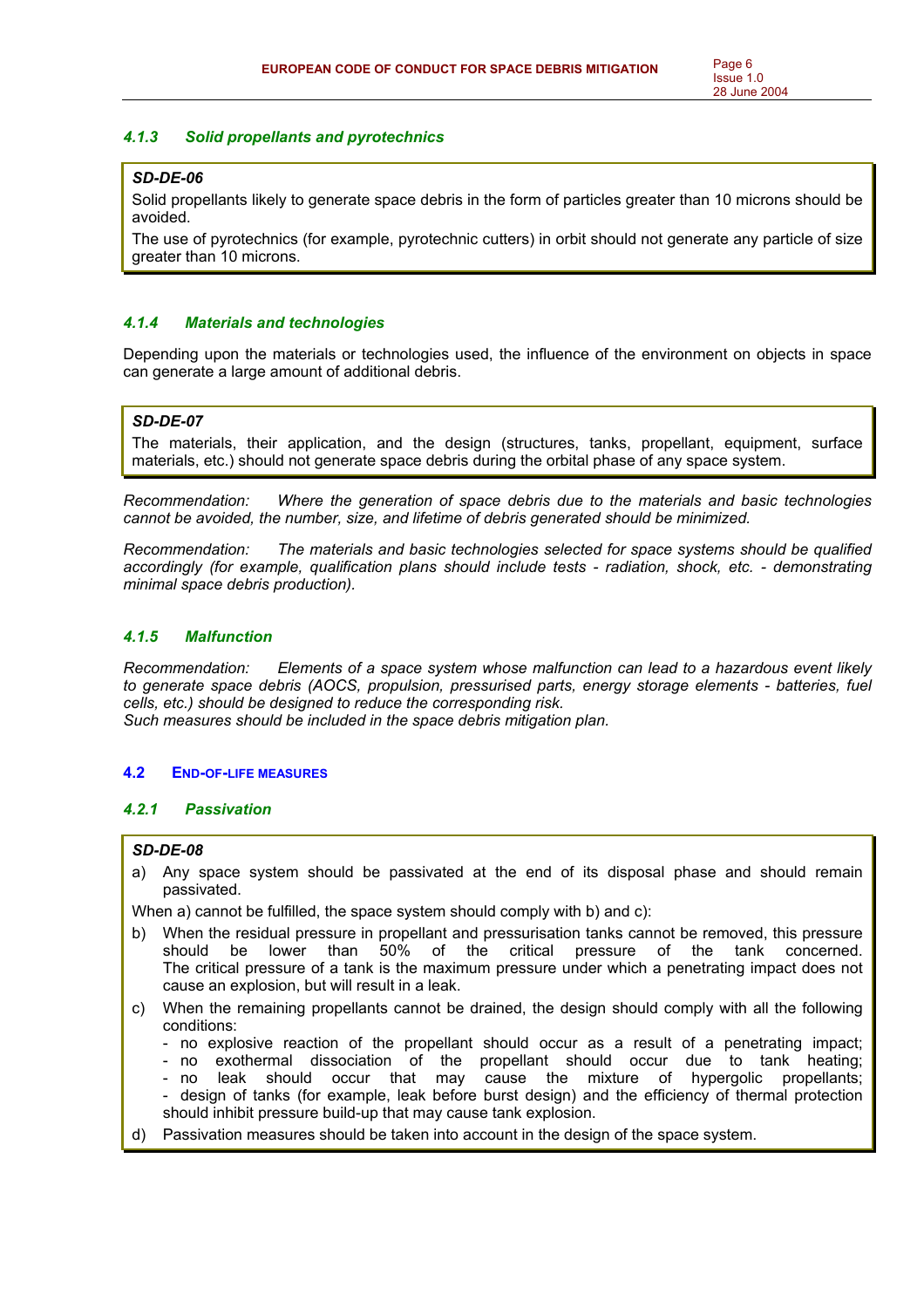## *4.2.2 De-orbiting*

## *SD-DE-09*

According to the operational mitigation measures SD-OP-03, SD-OP-05 and SD-OP-06, the de-orbiting measures should be taken into account in the design of the space system.

## *4.2.3 Re-orbiting*

## *SD-DE-10*

According to the operational mitigation measures SD-OP-03, SD-OP-04, SD-OP-05 and SD-OP-06 the reorbiting measures should be taken into account in the design of the space system.

#### **4.3 IMPACT PROTECTION MEASURES**

A space debris risk assessment should be included in the space debris mitigation plan. Some recommendations for impact protection are stated in the "Support to Implementation" document.

#### **4.4 RE-ENTRY SAFETY MEASURES**

## *4.4.1 Safety policy*

## *SD-DE-11*

The re-entry phase of a space system, if any, should not result in harmful contamination of the Earth environment (for example, ionising radiation, hazardous biological or chemical products).

## *4.4.2 Re-entry*

## *SD-DE-12*

- a) A space project should limit the risk from re-entering space debris to a safe level.
- b) The end of life operations should take into account the applicable on ground safety rules, which depend on the launching state.
- c) The casualty risk on ground should not exceed  $10^{-4}$  per re-entry except when France is the launching state where the criteria presented in the CNES "Doctrine de Sauvegarde" are applicable.

For safety regulations, see "Support to Implementation" document, annex "Bibliography".

It should be understood that for any re-entry the UN Liability Convention applies.

Practical guidance for re-entry is provided in the "Support to Implementation" document.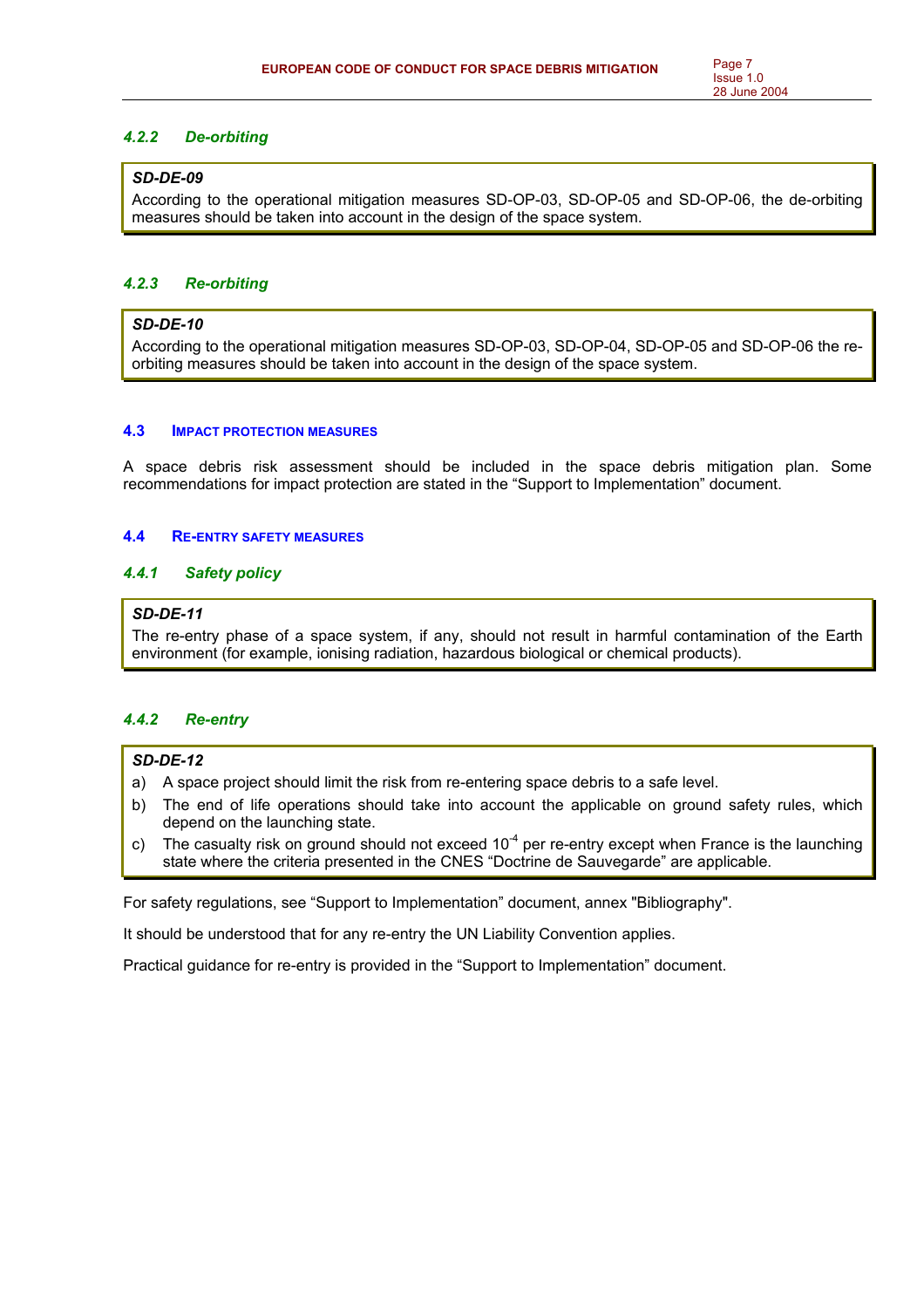## **5 OPERATIONAL MEASURES**

The following operational measures are to be considered together with the design measures (see chapter 4 and the "Support to Implementation" document).

## **5.1 PREVENTION MEASURES**

#### *SD-OP-01*

The operational procedures should comply with the design and operational elements of the Code of Conduct.

## **5.2 END-OF-LIFE MEASURES**

#### *5.2.1 Passivation*

## *SD-OP-02*

The passivation process should be completed within 1 year after the end of the disposal phase, and its probability of success should be higher than 0.9.

## *5.2.2 Protected regions*

Any human activity which takes place in outer space should be performed while recognising the unique nature of the LEO region and the GEO region of outer space (see Figure 1), to ensure their future safe and sustainable use. These regions are considered as protected regions with regard to space debris. They are defined below.

- 1) The low Earth orbit region (LEO region) is the spherical shell region that extends from the Earth's surface up to an altitude (Z) of 2 000 km.
- 2) The geosynchronous region (GEO region) is a segment of spherical shell defined by: lower altitude = geostationary altitude minus 200 km, upper altitude = geostationary altitude plus 200 km, -15 degrees ≤ latitude ≤ +15 degrees, geostationary altitude ( $Z_{\text{GEO}}$ ) = 35 786 km (the altitude of the geostationary orbit).



*Figure 1 - Protected regions*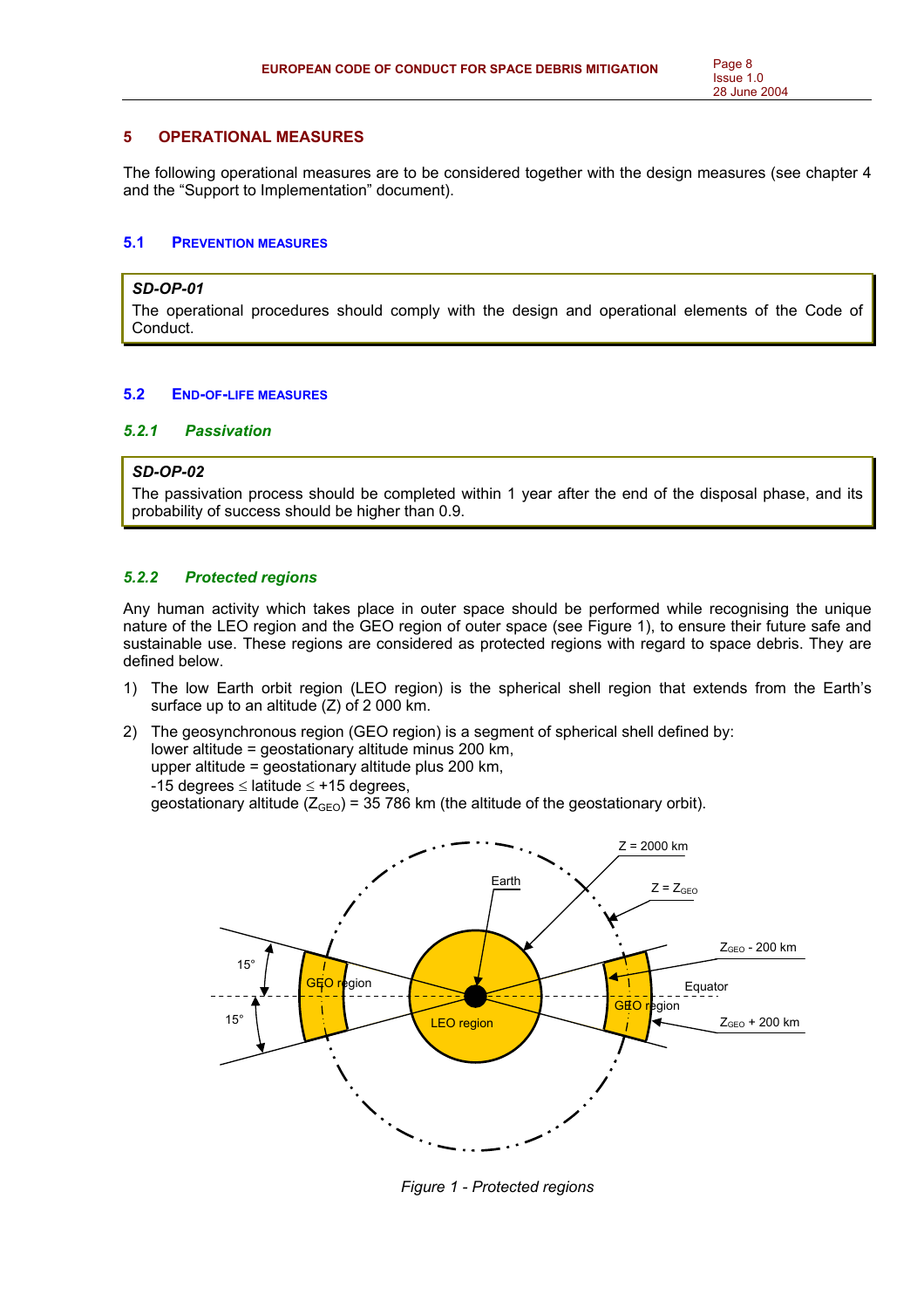## *5.2.3 Disposal*

For the disposal of a space system, end-of-life measures avoiding or reducing the generation of space debris are defined below.

## *SD-OP-03*

- a) The operator of a space system should perform disposal manoeuvres at the end of the operational phase to limit the permanent or periodic presence of its space system in the protected regions to a maximum of 25 years.
	- This can be achieved, in decreasing order of preference:
	- either by performing a direct re-entry of the space system;
	- or by limiting the orbital lifetime of the space system to less than 25 years after its operational phase;
	- or by transferring the space system to a disposal orbit.
- b) These measures should be in compliance with the applicable safety rules.
- c) Compliance with this end-of-life measure should consider all significant perturbations to the trajectory.

Examples to develop potential solutions are provided in the "Support to Implementation" document.

## *SD-OP-04*

At the end of its operational phase a space system in the geostationary orbit should be re-orbited into a disposal orbit with a minimum perigee altitude ∆H above the geostationary altitude according to the following formula:

$$
\Delta H = 235 + 1000 \times Cr \times S/m
$$

where:

∆H in km,

Cr = solar radiation pressure coefficient of the space system at the beginning of its life (beginning of orbital phase),

0 for completely transparent material,

1 for completely absorbing material,

2 for totally reflecting material.

S/m = ratio of cross-section area (in  $m^2$ ) to dry mass (in kg) of the space system.

*Recommendation: An additional margin in* ∆*H should be considered to take into account uncertainties in fuel estimate, effective* ∆*V and orbit determination.* 

*Recommendation: The eccentricity of the disposal orbit should be minimised.* 

## *SD-OP-05*

The probability of successful disposal of a space system which can still be operated to fulfil SD-OP-03 or SD-OP-04 at the end of its operational phase should be higher than 0.9.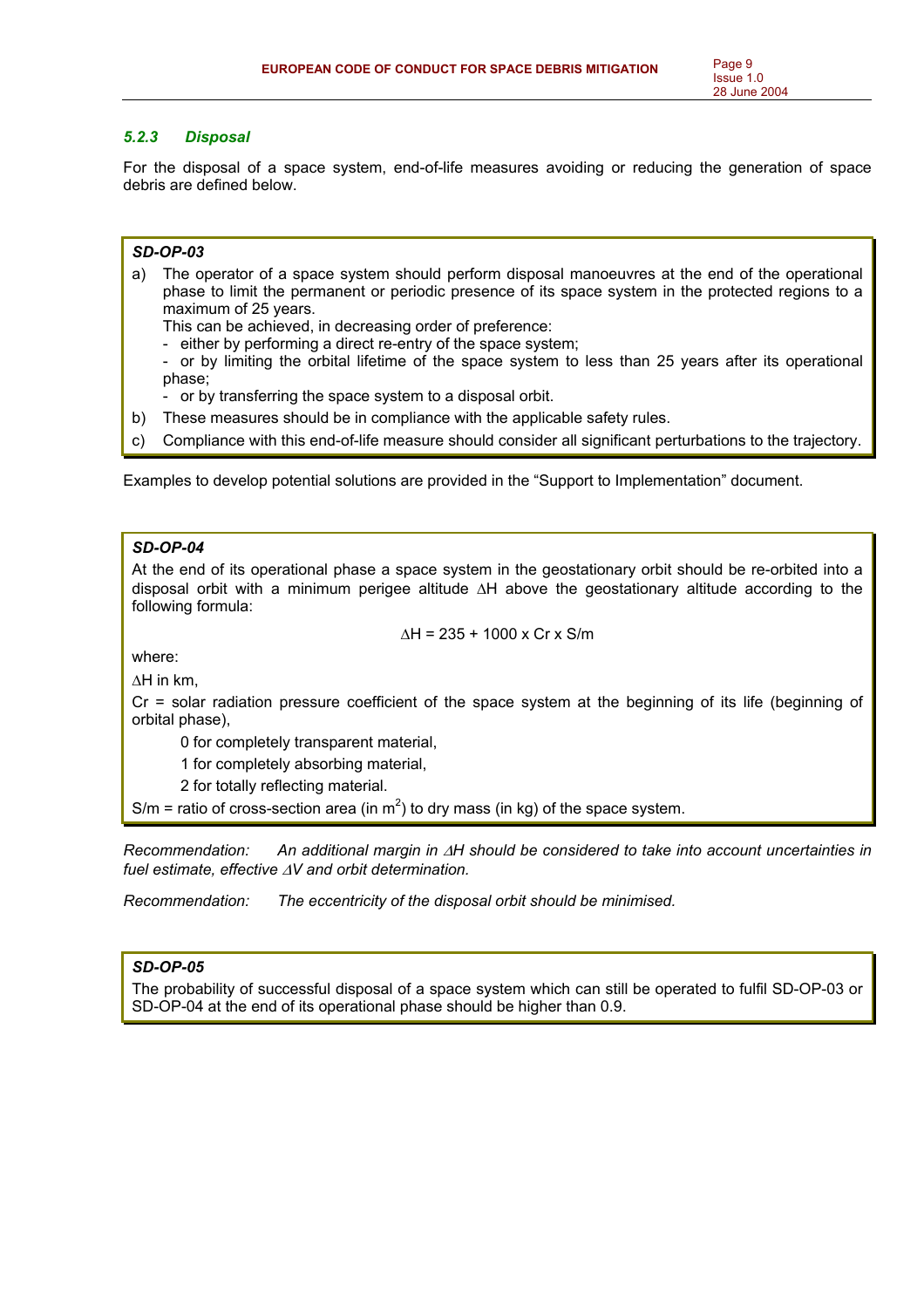## *SD-OP-06*

When disposal manoeuvres of a space system are performed using allocated propellants, the following measures should apply.

- a) The remaining propellant should be estimated with a level of confidence to fulfil SD-OP-05.
- b) This quantity should be assessed according to a method defined during the space system design, using design data (characteristics of propellants, structure and architecture of tanks, etc.) and operational data (careful monitoring of the condition of the space system in orbit, etc.).
- c) The operational phase of the space system should cease at such a time point that the quantity of propellants necessary to perform disposal manoeuvres is compliant with SD-OP-05.
- d) During the disposal manoeuvres, the resulting presence of the space system in the protected regions should be minimised (for example, multi-burn strategy for re-orbiting with high-thrust systems).

#### **5.3 IMPACT PROTECTION MEASURES**

Recommendations on protection measures can be found in the IADC Protection Manual, and in the ESA Space Debris Mitigation Handbook.

## **5.4 RE-ENTRY SAFETY MEASURES**

## *5.4.1 Safety policy*

## *SD-OP-07*

Before the re-entry phase, any space system with nuclear reactors or nuclear power sources onboard should be compliant with the United Nations' resolution on Principles relevant to the use of nuclear power sources in outer space.

## *5.4.2 Re-entry*

## *SD-OP-08*

Before re-entering a space system, the appropriate launching state should apply the relevant air traffic and maritime traffic regulations (e.g. to inform the corresponding authorities on the re-entry time and trajectory, and the associated ground area).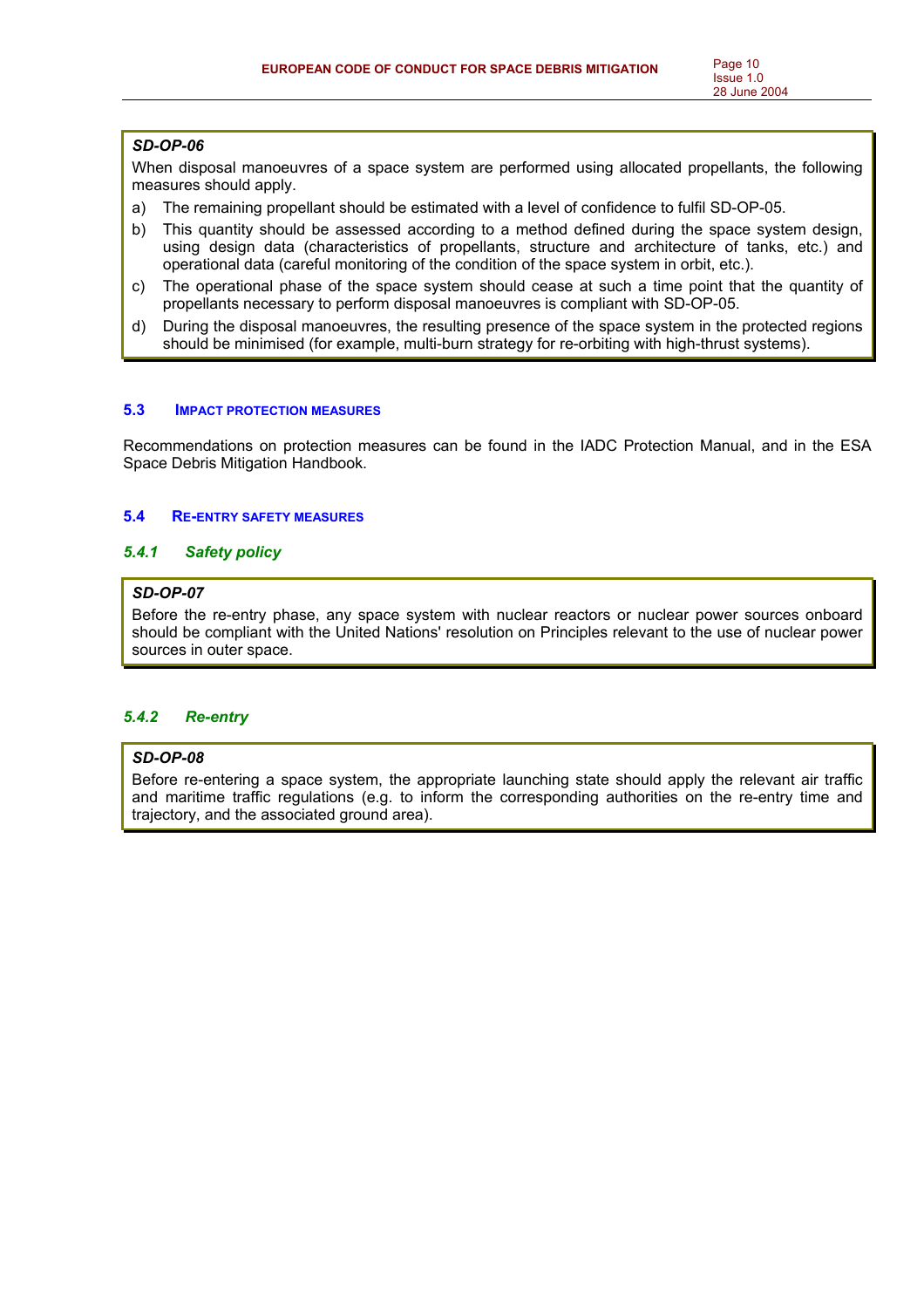# **Annex 1**

## **Guidelines for verifying and justifying the compliance (or not) with the elements of the Code of Conduct**

Any space project can use the following table to:

- 1) prove that it complies with the measures specified in this Code of Conduct,
- 2) or justify that it cannot comply with the measures specified in this Code of Conduct.

|                      | Keywords                                          |  | Compliance  |               | Justification              |  |
|----------------------|---------------------------------------------------|--|-------------|---------------|----------------------------|--|
|                      |                                                   |  | (Yes or No) | Applicability | (notes references, , etc.) |  |
|                      |                                                   |  |             |               |                            |  |
|                      | SD-MM-01 Applicability                            |  |             |               |                            |  |
|                      | SD-MM-02 Space Debris Manager                     |  |             |               |                            |  |
|                      | SD-MM-03 Space debris mitigation plan             |  |             |               |                            |  |
|                      | SD-MM-04 Space debris tasks of any space project  |  |             |               |                            |  |
|                      | SD-MM-05 Space debris mitigation plan description |  |             |               |                            |  |
|                      | SD-MM-06 Space debris mitigation compliance       |  |             |               |                            |  |
|                      | SD-MM-07 Project reviews                          |  |             |               |                            |  |
|                      | SD-MM-08 Project reviews reporting                |  |             |               |                            |  |
|                      |                                                   |  |             |               |                            |  |
|                      |                                                   |  |             |               |                            |  |
|                      | SD-DE-01   Simple/multiple payload(s) launch      |  |             |               |                            |  |
|                      | SD-DE-02 Retain released parts                    |  |             |               |                            |  |
| $SD-DE-03$           | Suborbital space object                           |  |             |               |                            |  |
| $SD-DE-04$           | Intentional destruction                           |  |             |               |                            |  |
| $SD-DE-05$           | Accidental destruction (internal origin)          |  |             |               |                            |  |
| SD-DE-06             | Solid propellant and pyrotechnics use             |  |             |               |                            |  |
| SD-DE-07             | Materials & technologies selection                |  |             |               |                            |  |
| SD-DE-08             | Passivation                                       |  |             |               |                            |  |
| SD-DE-09             | De-orbiting                                       |  |             |               |                            |  |
| SD-DE-10 Re-orbiting |                                                   |  |             |               |                            |  |
| $SD-DE-11$           | Safety policy                                     |  |             |               |                            |  |
| $SD-DE-12$           | Safe re-entry on ground                           |  |             |               |                            |  |
|                      |                                                   |  |             |               |                            |  |
|                      |                                                   |  |             |               |                            |  |
| SD-OP-01             | Operational procedures                            |  |             |               |                            |  |
|                      | SD-OP-02 Passivation                              |  |             |               |                            |  |
|                      | SD-OP-03   Disposal (general)                     |  |             |               |                            |  |
| $SD-OP-04$           | Disposal of geostationary spacecraft              |  |             |               |                            |  |
|                      | SD-OP-05   Disposal probability success           |  |             |               |                            |  |
|                      | SD-OP-06 Allocated propellant use                 |  |             |               |                            |  |
| <b>SD-OP-07</b>      | Nuclear reactor & power sources                   |  |             |               |                            |  |
| SD-OP-08             | Re-entry and traffic regulation                   |  |             |               |                            |  |
|                      |                                                   |  |             |               |                            |  |
|                      |                                                   |  |             |               |                            |  |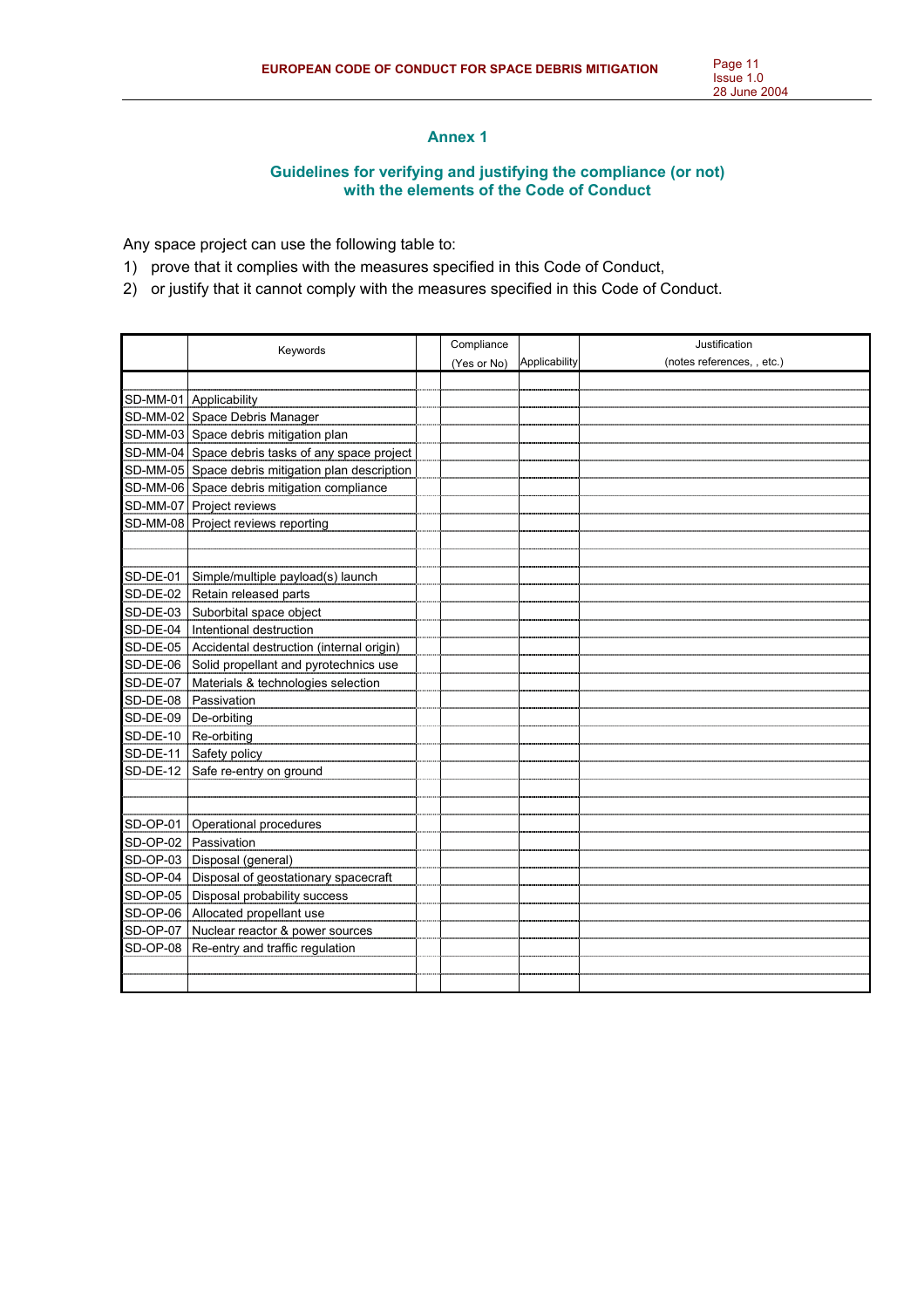## **Annex 2**

#### **Terms and definitions**

For the purposes of this European Code of Conduct, the terms and definitions given in European Standard ECSS-P-001, *Glossary of terms*, and the following definitions apply.

#### *Casualty risk*

The probability of serious injury to or death of a single person due to the re-entry of a space system.

#### *Damage*

Loss of human life, personal injury or other health impairments, occupational illness, total or partial loss of property, or deterioration caused to the aforesaid property or to environment.

## *De-orbiting*

Deliberate or forced re-entry of a space system into the Earth's atmosphere by applying a retarding force, usually via a propulsion system.

#### *Direct re-entry*

The space system performs the manoeuvres to complete its re-entry phase within a single orbit revolution.

## *Disposal orbit*

# *Synonym: Graveyard orbit*

Earth orbit remaining outside the protected outer space regions even under the influence of perturbations.

#### *Disposal phase*

Begins at the end of the operational phase of a space system, and ends when either the space system has performed a direct re-entry or completed activities to enable it to reach its disposal orbit and has been passivated.

## *End-of-life*

End of the disposal phase.

## *End of mission*

Completion of the scheduled mission of the space system, or mission stop due to a space system failure or to a voluntary decision.

#### *Geostationary Orbit*

Earth orbit having zero inclination and zero eccentricity, whose orbital period is equal to the Earth's sidereal period; the altitude of this unique circular orbit is close to 35 786 km.

## *Geostationary Transfer Orbit*

An Earth orbit which is or can be used to transfer space systems from lower orbits to the geosynchronous region; such orbits typically have perigees within LEO region and apogees near or above GEO.

## *Geosynchronous region (GEO region)*

The space region close to and including the Earth orbit with an orbital period equal to one sidereal day.

#### *Hazardous event*

An unplanned event or series of events resulting in damage or potential for damage.

## *Launch phase*

Begins when the launch vehicle is no longer in physical contact with equipment and ground installations that made its preparation and ignition possible (or when the launch vehicle is dropped from the carrier-aircraft, if any), and continues up to the end of the mission assigned to the launch vehicle.

The launch phase ends when the launch vehicle has achieved an Earth orbit or an interplanetary trajectory or, if not, when it is in physical contact with the ground again.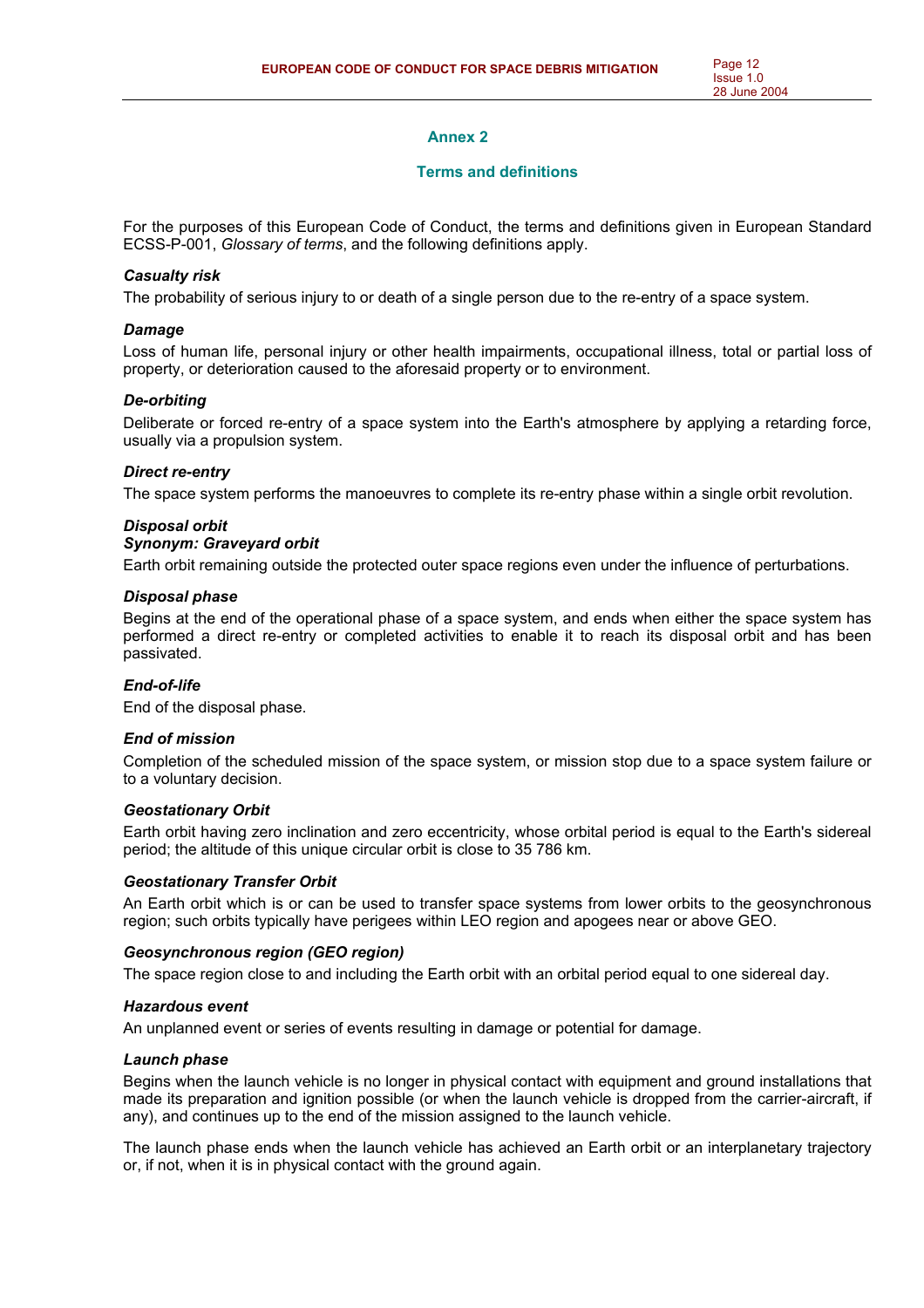#### *Launch vehicle*

See "Space system".

#### *Launching state*

*(UN Liability Convention definition)* 

(i) A State which launches or procures the launching of a space object;

(ii) A State from whose territory or facility a space object is launched.

#### *Low Earth Orbit*

Orbit with apogee altitude lower than 2 000 km.

## *Low Earth Orbit region (LEO region)*

The spherical region that extends from the Earth's surface up to an altitude of 2 000 km.

#### *Operational phase*

Part of the orbital phase of a space system starting as the orbital phase and ceasing at the end of mission.

#### *Operator*

Any citizen of a nation in which he is performing space activities, or any organisation existing under the laws of a nation or under an international governmental agreement in order to perform space activities or any worker of such an organisation when he is duly authorised by that organisation.

#### *Orbital lifetime*

The length of time a space object remains in Earth orbit.

#### *Orbital phase*

Starts when a space system is in orbit separated from the launch vehicle and ends when it re-enters the Earth's atmosphere.

## *Passivation*

The elimination of all stored energy on a space system to reduce the chance of break-up.Typical passivation measures include venting or burning excess propellant, discharging batteries and relieving pressure vessels.

#### *Prevention measure*

Any measure which decreases the potential for generating space debris, or reduces the associated risk.

#### *Protection measure*

Any measure reducing the effective damage caused by space debris.

## *Re-entry phase*

Begins when the space object comes into the Earth's atmosphere, and continues until either the intact object or its surviving parts come to rest on the Earth's surface or when the object and all of its parts have disintegrated.

#### *Re-orbiting*

Intentional changing of a space system's orbit.

#### *Safety*

All the arrangements intended to control safety risks stemming from activities contributing to the flight of a manned or unmanned space system, in order to ensure the protection of people, public and private property, and the environment, against any damage caused by such activities.

#### *Space debris Synonym: orbital debris Synonym: debris*

Any man made space object including fragments and elements thereof, in Earth orbit or re-entering the Earth's atmosphere, that is non-functional.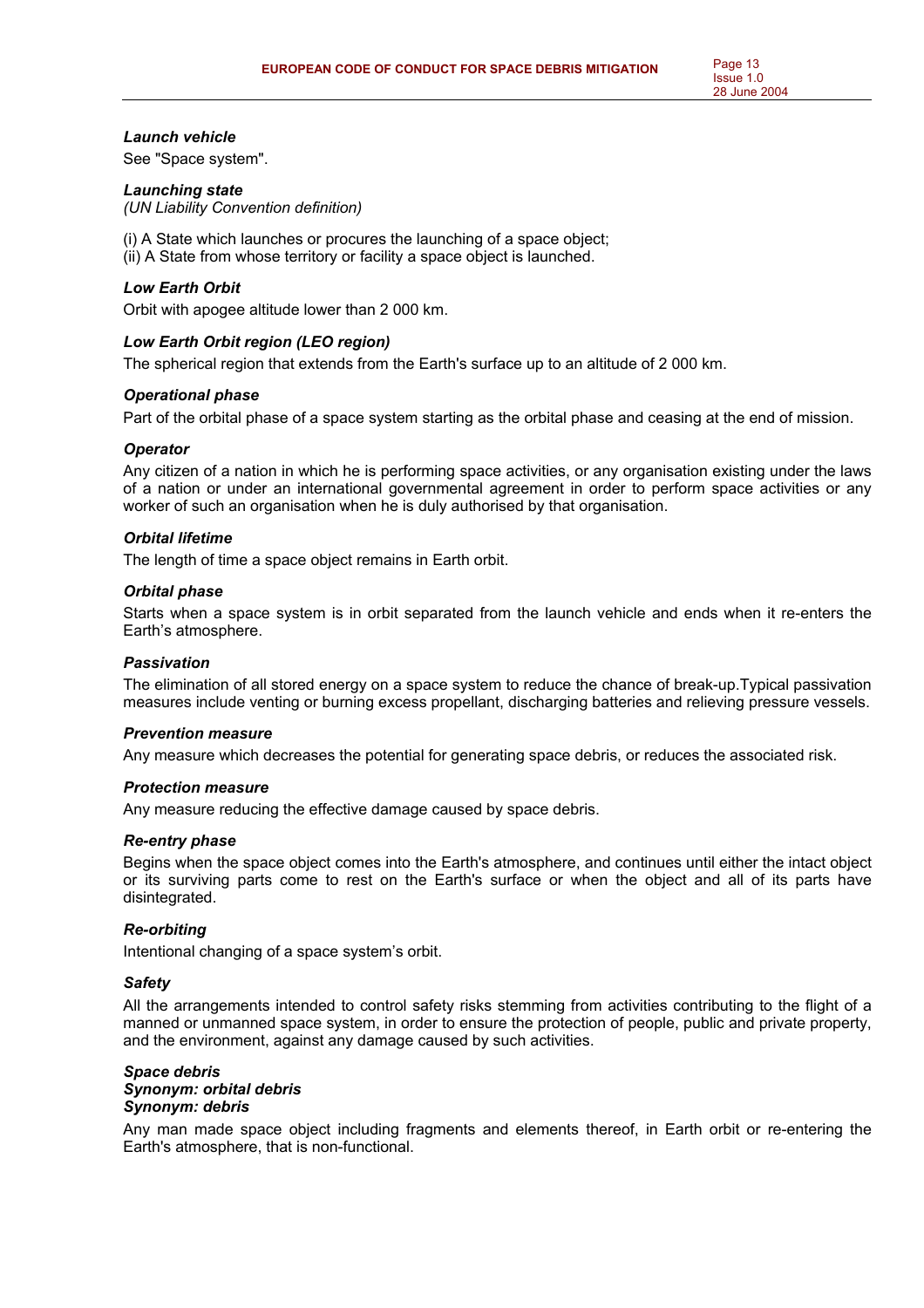## *Space object*

Any man-made space system and any of its components or fragments.

#### *Space system*

Spacecraft, launch vehicle, and launch vehicle orbital stage are defined as space systems within this document.

*Spacecraft* : an orbiting object designed to perform a specific function or mission (e.g. communications, navigation or Earth observation). A spacecraft that can no longer fulfil its intended mission is considered non-functional. (Spacecraft in reserve or standby modes awaiting possible reactivation are considered functional.)

*Launch vehicle* : any vehicle constructed for ascent to outer space, and for placing one or more objects in outer space, and any suborbital rocket.

*Launch vehicle orbital stage* : any stage of a launch vehicle left in Earth orbit.

## *Suborbital*

Not completing one full orbital revolution.